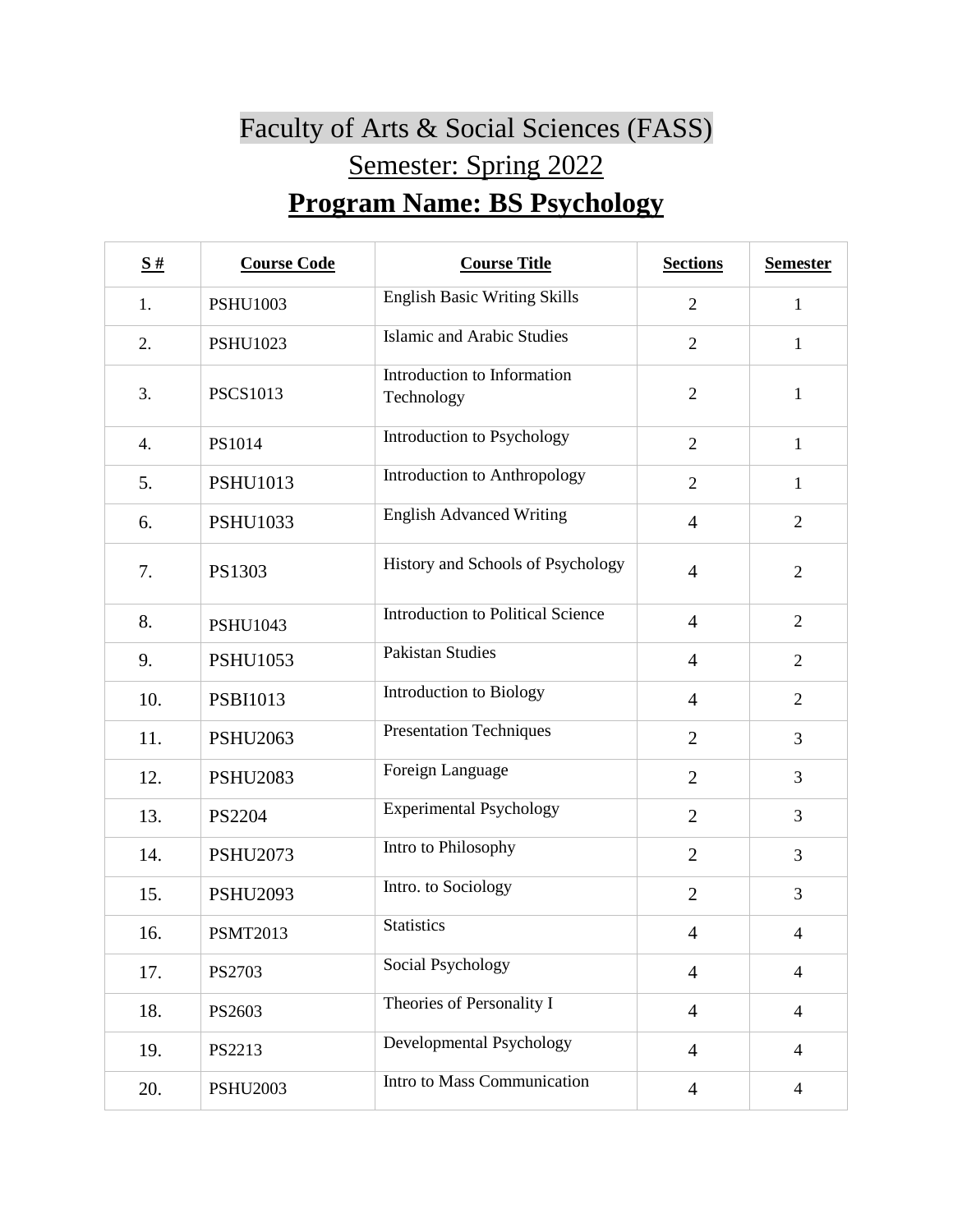|     |                 | Intro to Human Resource                         |                |                |
|-----|-----------------|-------------------------------------------------|----------------|----------------|
| 21. | <b>PSMG2013</b> | Management                                      | $\overline{4}$ | $\overline{4}$ |
| 22. | PSY4453         | Theories of Personality II                      | $\overline{2}$ | 5              |
| 23. | PSY3033         | Mental Health & Psychopathology<br>I            | $\overline{2}$ | 5              |
| 24. | RM3013          | <b>Quantitative Research Method</b>             | $\overline{2}$ | 5              |
| 25. | PSY3103         | Positive Psychology                             | $\overline{2}$ | 5              |
| 26. | PSY4233         | <b>Muslim Psychology</b>                        | $\overline{2}$ | 5              |
| 27. | PSY3033         | Mental Health & Psychopathology<br>$\mathbf{I}$ | 3              | 6              |
| 28. | <b>PSY1113</b>  | Ethics in Psychology                            | 3              | 6              |
| 29. | RM3023          | <b>Qualitative Research Methods</b>             | 3              | 6              |
| 30. | <b>PSY3003</b>  | <b>Cognitive Psychology</b>                     | 3              | 6              |
| 31. | PSY3543         | Forensic Psychology                             | 3              | 6              |
| 32. | <b>PSY3303</b>  | Psychological Assessment I                      | $\mathbf{1}$   | $\tau$         |
| 33. | QM2023          | <b>Applied Statistics</b>                       | $\mathbf{1}$   | $\tau$         |
| 34. | PSY2113         | Technical Writing in Psychology                 | $\mathbf{1}$   | $\tau$         |
| 35. | PSY2103         | Neurological Basis of Behavior                  | $\mathbf{1}$   | $\tau$         |
| 36. | <b>PSY3503</b>  | <b>Clinical Psychology</b>                      | $\mathbf{1}$   | $\tau$         |
| 37. | PSY3553         | <b>School Psychology</b>                        | 1              | $\tau$         |
| 38. | PSY4703         | Cross-Cultural Psychology                       | $\overline{2}$ | 8              |
| 39. | PSY3313         | Psychological Assessment II                     | $\overline{2}$ | 8              |
| 40. | PSY4103         | Organizational Psychology                       | $\overline{2}$ | 8              |
| 41. | PSY3533         | <b>Behavioral Therapy</b>                       | $\overline{2}$ | 8              |
| 42. | PSY3433         | Thesis/Elective 5: Counseling &<br>Guidance     | $\overline{2}$ | 8              |